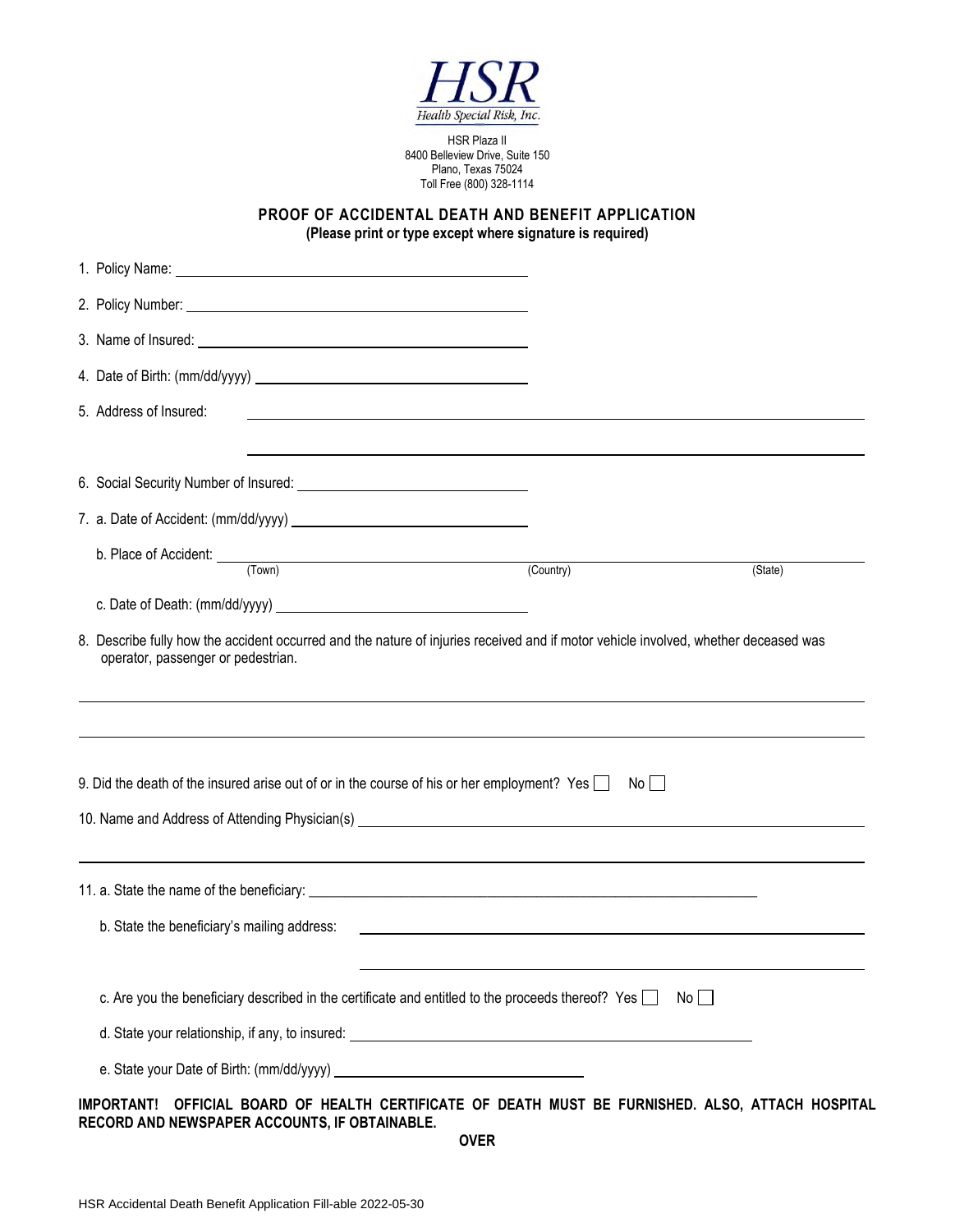I agree that the insurance company shall not be held to admit validity of any claim or waive the breach of any condition of the policy by furnishing this blank and investigating this claim.

| Dated at                                                                                                                                                                                                                                                                                                                                      |                                                                      |
|-----------------------------------------------------------------------------------------------------------------------------------------------------------------------------------------------------------------------------------------------------------------------------------------------------------------------------------------------|----------------------------------------------------------------------|
| On $\qquad \qquad$ $\qquad$ $\qquad$ $\qquad$ $\qquad$ $\qquad$ $\qquad$ $\qquad$ $\qquad$ $\qquad$ $\qquad$ $\qquad$ $\qquad$ $\qquad$ $\qquad$ $\qquad$ $\qquad$ $\qquad$ $\qquad$ $\qquad$ $\qquad$ $\qquad$ $\qquad$ $\qquad$ $\qquad$ $\qquad$ $\qquad$ $\qquad$ $\qquad$ $\qquad$ $\qquad$ $\qquad$ $\qquad$ $\qquad$ $\qquad$ $\qquad$ | (Beneficiary sign here)                                              |
| The signature of the beneficiary must be witnessed, in the space provided below, by a notary public or attorney at law.                                                                                                                                                                                                                       |                                                                      |
| (Witness to Signature of Beneficiary)                                                                                                                                                                                                                                                                                                         | (Title)                                                              |
| Given under my hand and seal of office this day of day of the control of the control of the control of the control of the control of the control of the control of the control of the control of the control of the control of                                                                                                                |                                                                      |
| (Personalized seal)                                                                                                                                                                                                                                                                                                                           | Notary Public or Attorney at Law<br>Print name of Notary Public here |
|                                                                                                                                                                                                                                                                                                                                               |                                                                      |

## **INSTRUCTIONS**

- 1. The Company reserves the right to obtain further information should it be deemed necessary.
- 2. When benefits are payable to the estate of the insured, the Benefit Application must be executed by the executor or administrator and a certificate from proper court confirming the appointment must be furnished.
- 3. When benefits are payable to a minor, the Benefit Application must be executed by a guardian and a certificate from proper court indicating the appointment must be furnished.
- 4. When there is no attending physician, a certified copy of the verdict or finding of the coroner or other investigating official is required.
- 5. If coverage is through a rental car agency, attach a legible copy of the rental agreement.

## **MAIL ALL NECESSARY DOCUMENTATION TO:**



**HSR Plaza II 8400 Belleview Drive, Suite 150 Plano, Texas 75024 Toll Free (800) 328-1114**